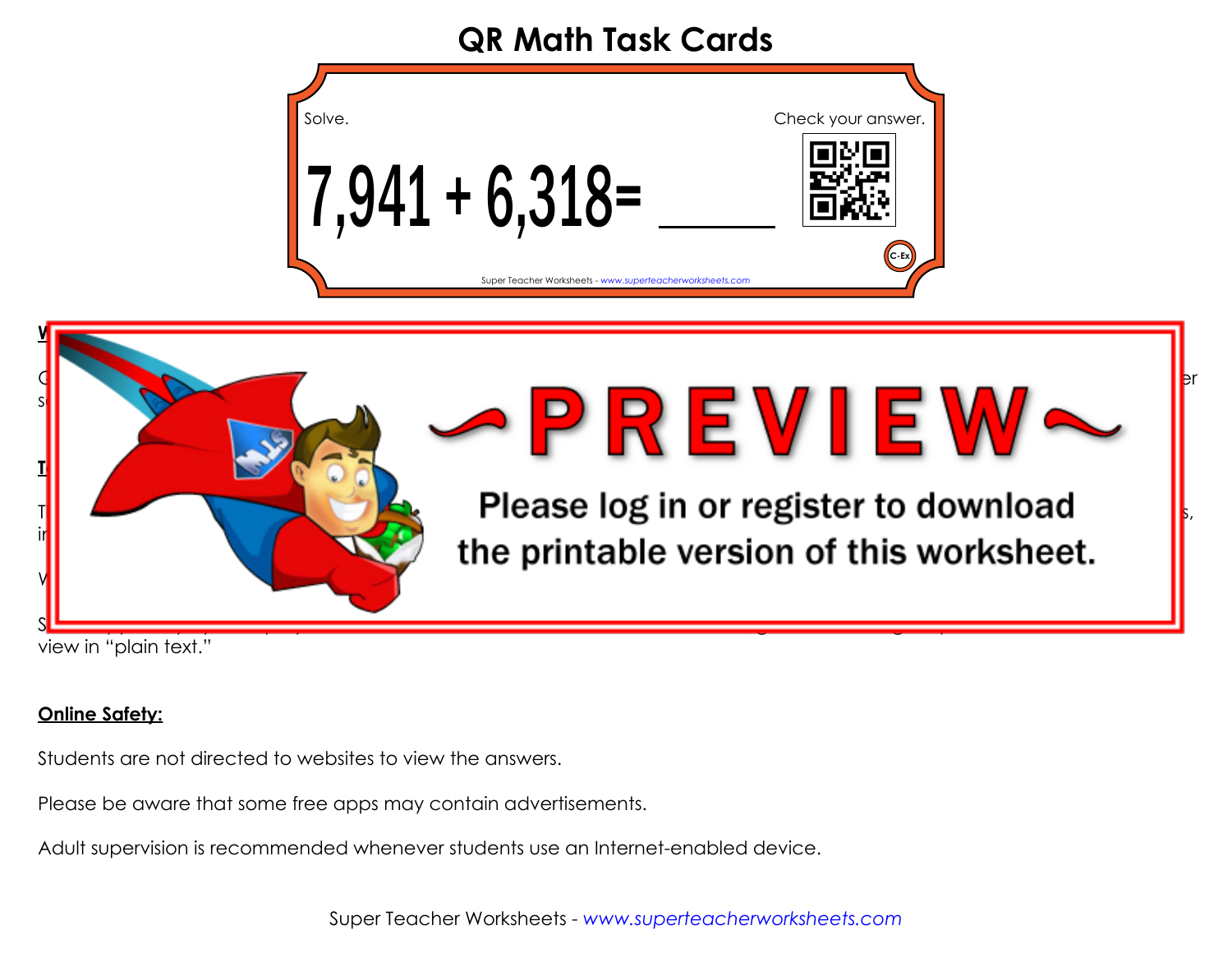#### **CARD LIST**

|                             |                              | <b>21.</b> $5,555 + 3,210 =$ |
|-----------------------------|------------------------------|------------------------------|
| <b>2.</b> $3,458 + 7,691 =$ | <b>12.</b> $1,701 + 8,888 =$ | <b>22.</b> $6,281 + 9,539 =$ |
|                             | <b>13.</b> $1,594 + 1,492 =$ | <b>23.</b> $3,812 + 3,812 =$ |
| <b>4.</b> $5,645 + 8,567 =$ | <b>14.</b> $5,003 + 7,844 =$ | <b>24.</b> $4,905 + 3,008 =$ |
| 5. $6,904 + 3,226 =$        | <b>15.</b> $3,563 + 9,297 =$ | <b>25.</b> 8,611 + 1,168 =   |
|                             | <b>16.</b> $1,987 + 8,168 =$ | <b>26.</b> $3,181 + 7,639 =$ |
| <b>7.</b> $5,874 + 3,552 =$ | 17. $2,570 + 6,349 =$        | <b>27.</b> 2,658 + 5,543 =   |





**e** printable version of this worksheet. Please log in or register to download

**3,086**

- **4.**  $5,645 + 8,567 = 14,212$
- **5.** 6,904 + 3,226 = **10,130**
- **6.** 9,000 + 4,370 =  $13,370$
- **7.**  $5,874 + 3,552 =$  **9,426**
- **8.** 6,489 + 9,934 = **16,423**
- **9.** 7,201 + 1,465 = **8,666**
- **10.**  $5,068 + 3,485 =$  **8,553**

**14.**  $5,003 + 7,844 = 12,847$ 

**13.** 1,594 + 1,492 =

- **15.**  $3,563 + 9,297 = 12,860$
- **16.** 1,987 + 8,168 = **10,155**
- **17.** 2,570 + 6,349 = **8,919**
- **18.**  $685 + 8027 = 8.712$
- **19.**  $1,943 + 7,180 =$  **9,123**
- **20.** 3,856 + 4,000 = **7,856**

**24.**  $4,905 + 3,008 = 7,913$ 

**23.** 3,812 + 3,812 =

**7,624**

- **9,779 25.** 8,611 + 1,168 =
- **26.** 3,181 + 7,639 = <mark>10,820</mark>
- **27.** 2,658 + 5,543 = **8,201**
- **9,423 28.** 2,020 + 7,403 =
- **29.** 8,355 + 9,834 = <mark>18,189</mark>
- **30.** 6,159 + 7,999 = **14,158**

Super Teacher Worksheets - *www.superteacherworksheets.com*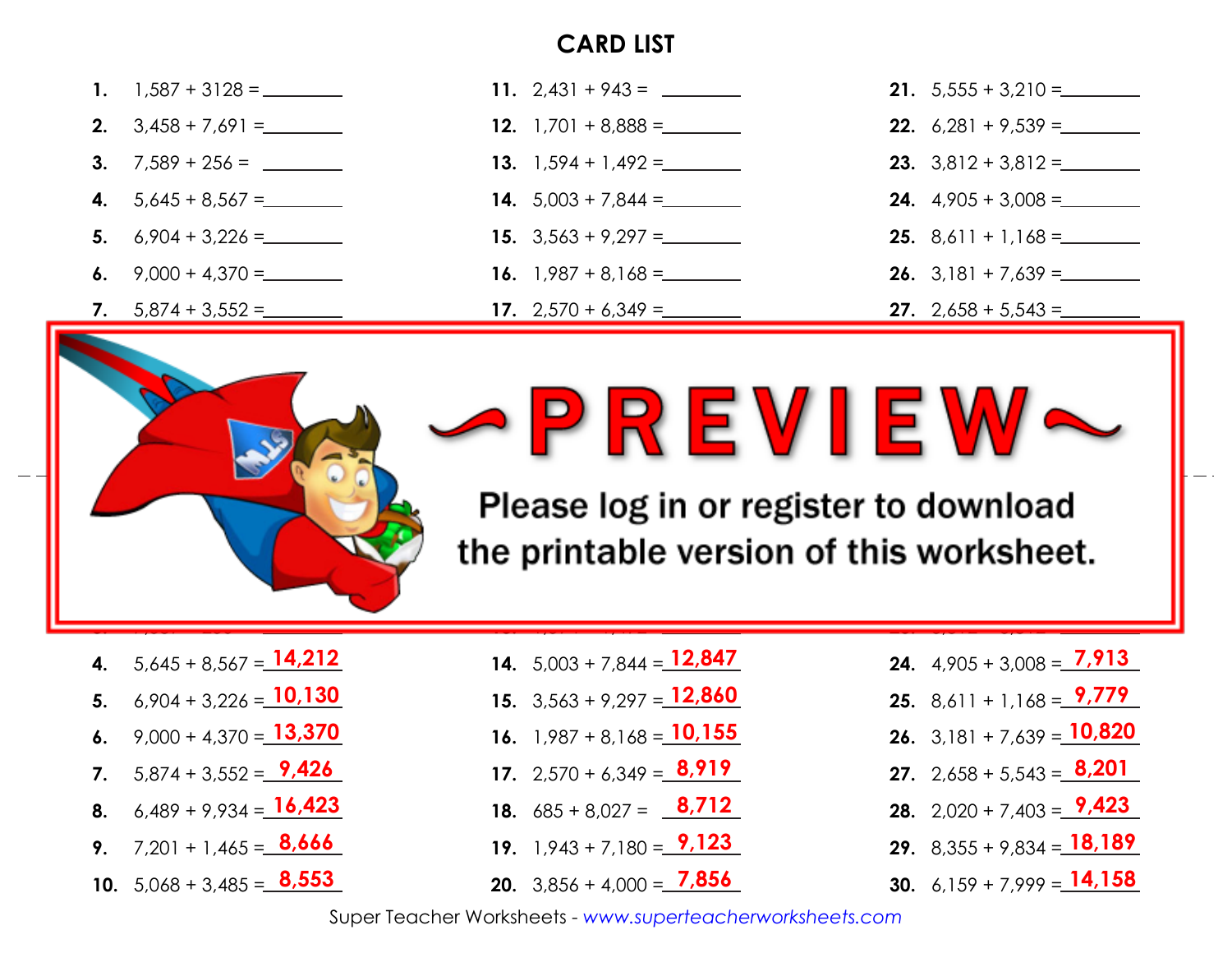#### 1,587 + 3,128 =



Super Teacher Worksheets - *www.superteacherworksheets.com*

Please log in or register to download the printable version of this worksheet.

# 3,458 + 7,691 =



**C-2**

Super Teacher Worksheets - *www.superteacherworksheets.com*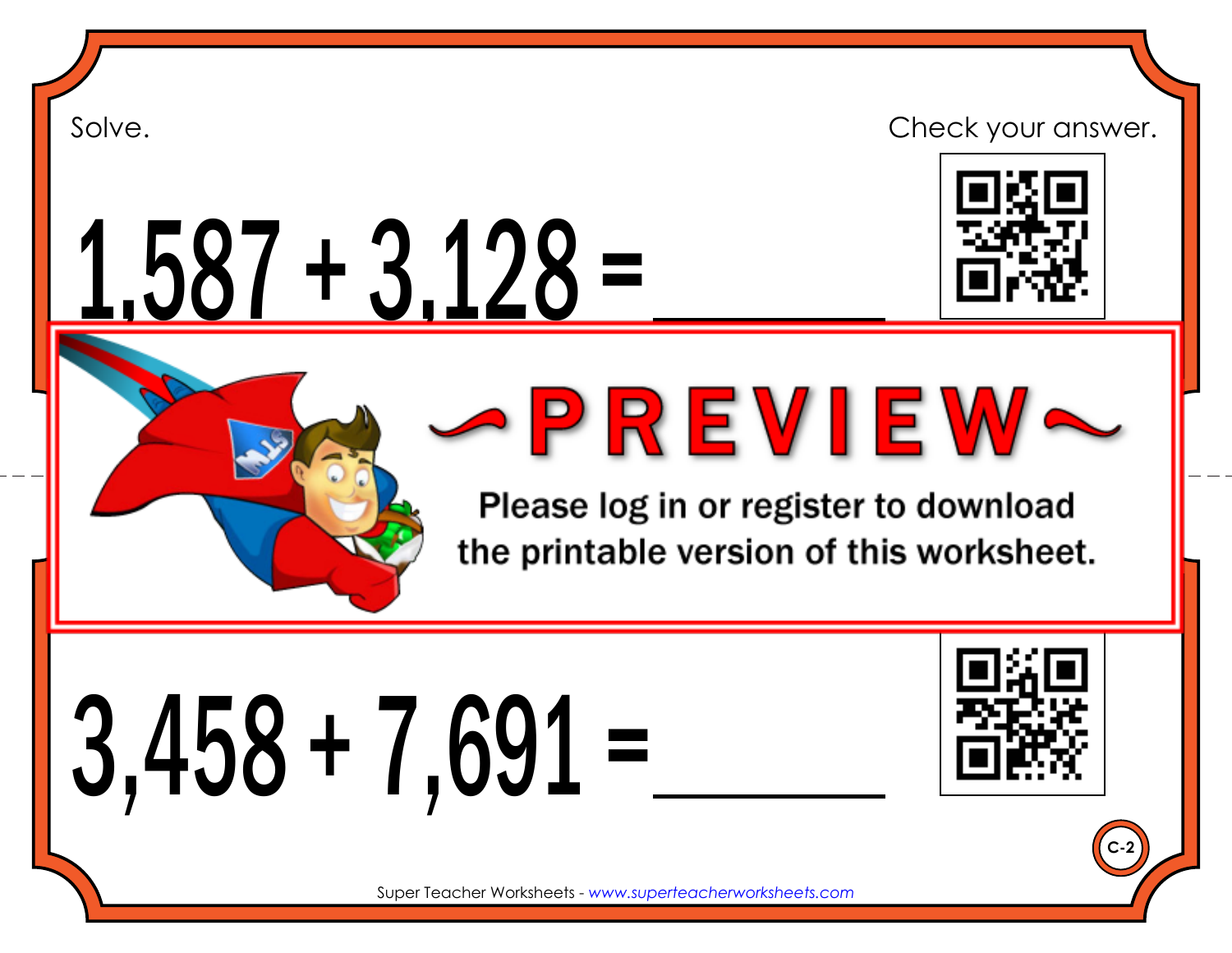7,589 + 256 =



Super Teacher Worksheets - *www.superteacherworksheets.com*

Please log in or register to download the printable version of this worksheet.

5,645 + 8,567 =



**C-4**

Super Teacher Worksheets - *www.superteacherworksheets.com*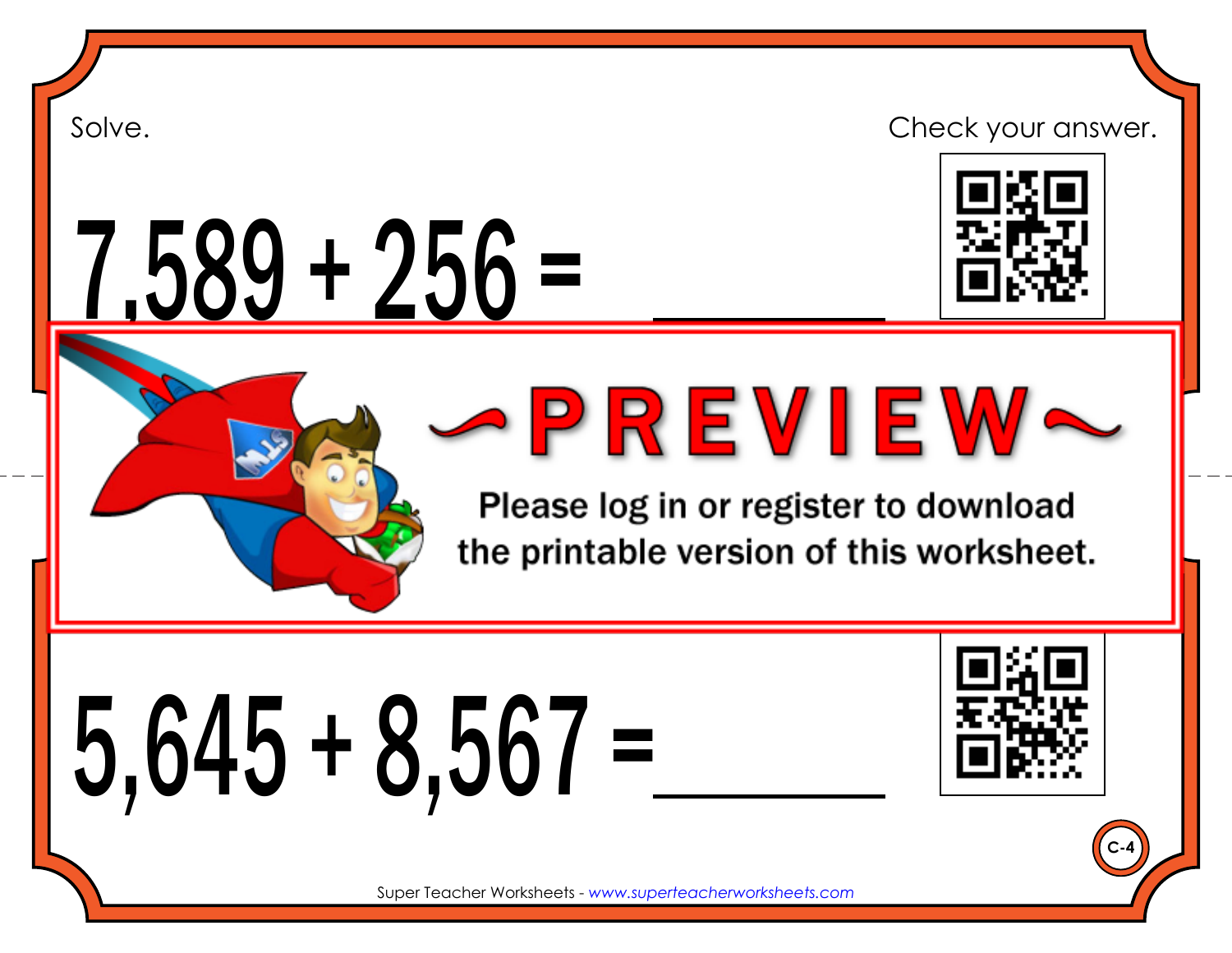6,904 + 3,226 =



Super Teacher Worksheets - *www.superteacherworksheets.com*

Please log in or register to download the printable version of this worksheet.

 $9,000 + 4,370 =$ 

**C-6**

Super Teacher Worksheets - *www.superteacherworksheets.com*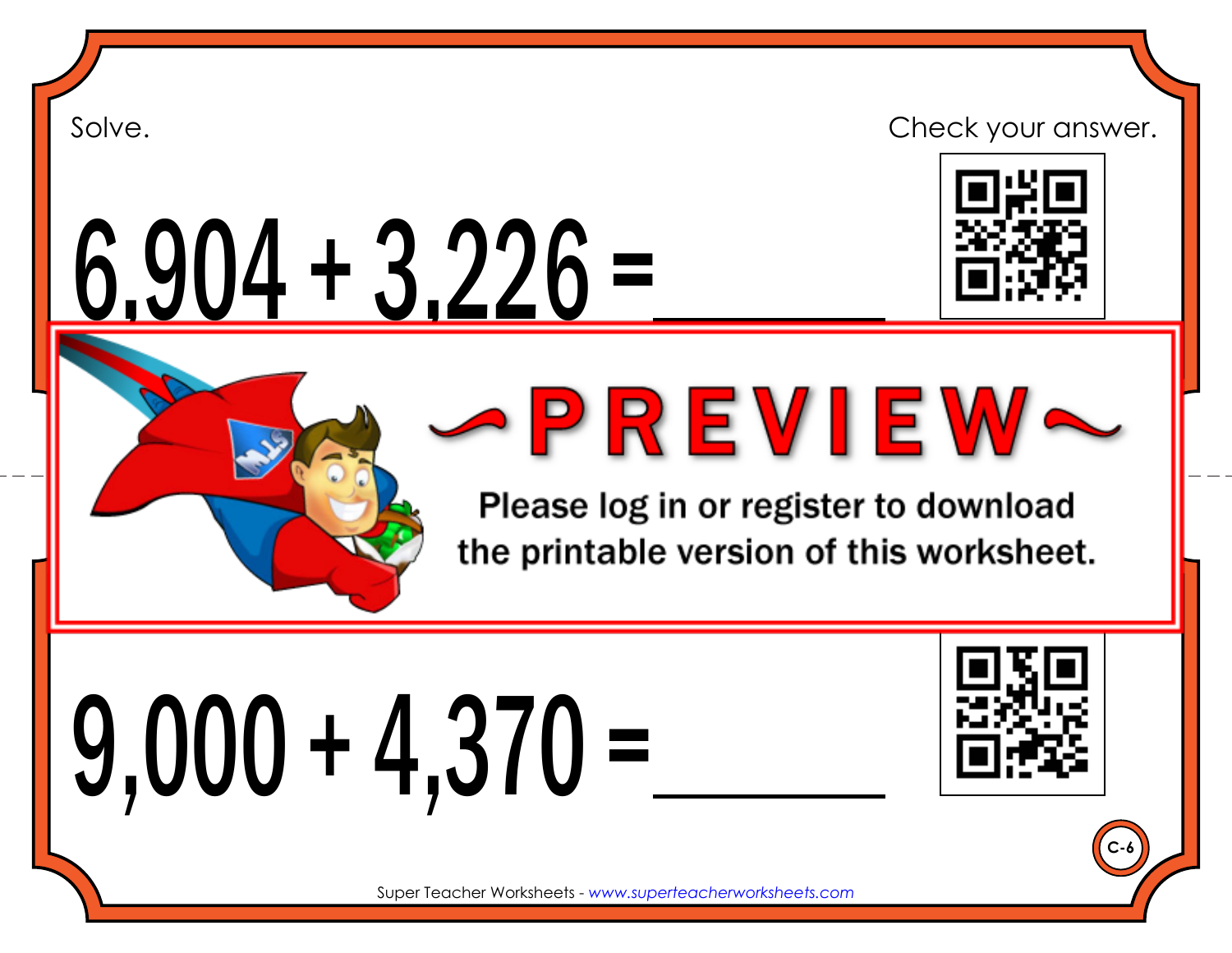## $5.874 + 3.552 =$



Super Teacher Worksheets - *www.superteacherworksheets.com*

Please log in or register to download the printable version of this worksheet.

## 6,489 + 9,934 =



**C-8**

Super Teacher Worksheets - *www.superteacherworksheets.com*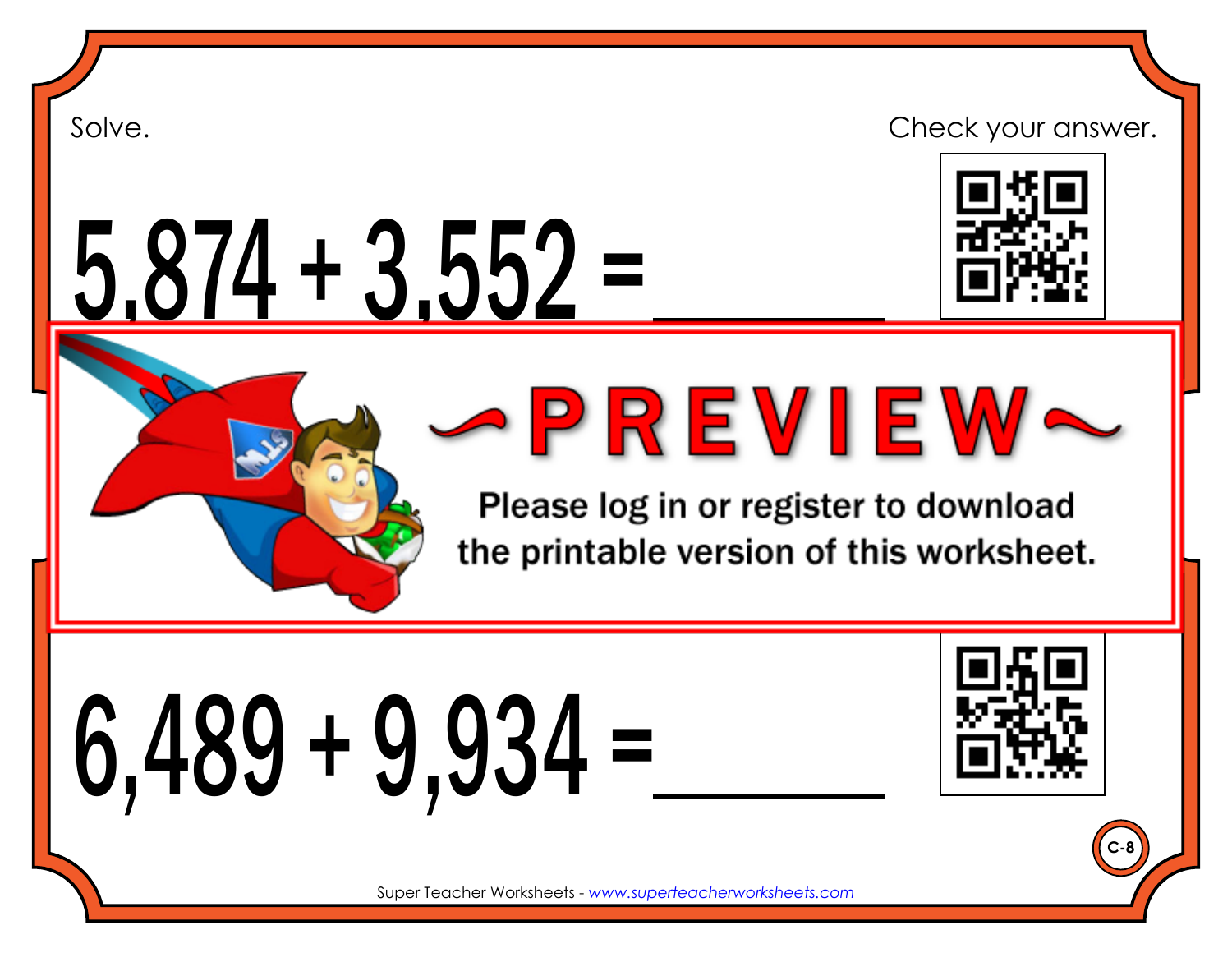## 7,201 + 1,465 =



Super Teacher Worksheets - *www.superteacherworksheets.com*

Please log in or register to download the printable version of this worksheet.

### 5,068 + 3,485 =



**C-10**

Super Teacher Worksheets - *www.superteacherworksheets.com*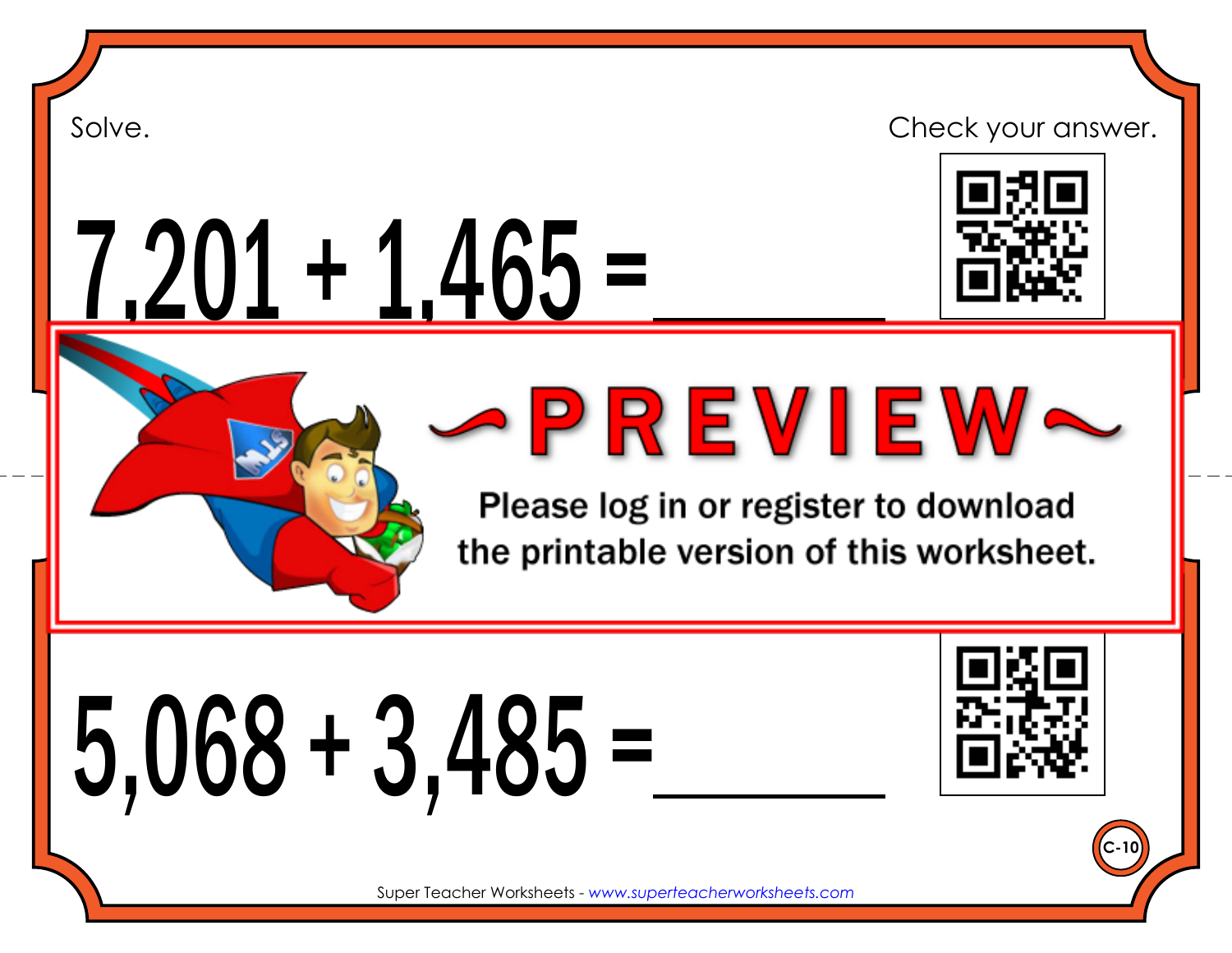$2.431 + 943 =$ 



Super Teacher Worksheets - *www.superteacherworksheets.com*

Please log in or register to download the printable version of this worksheet.

1,701 + 8,888 =



**C-12**

Super Teacher Worksheets - *www.superteacherworksheets.com*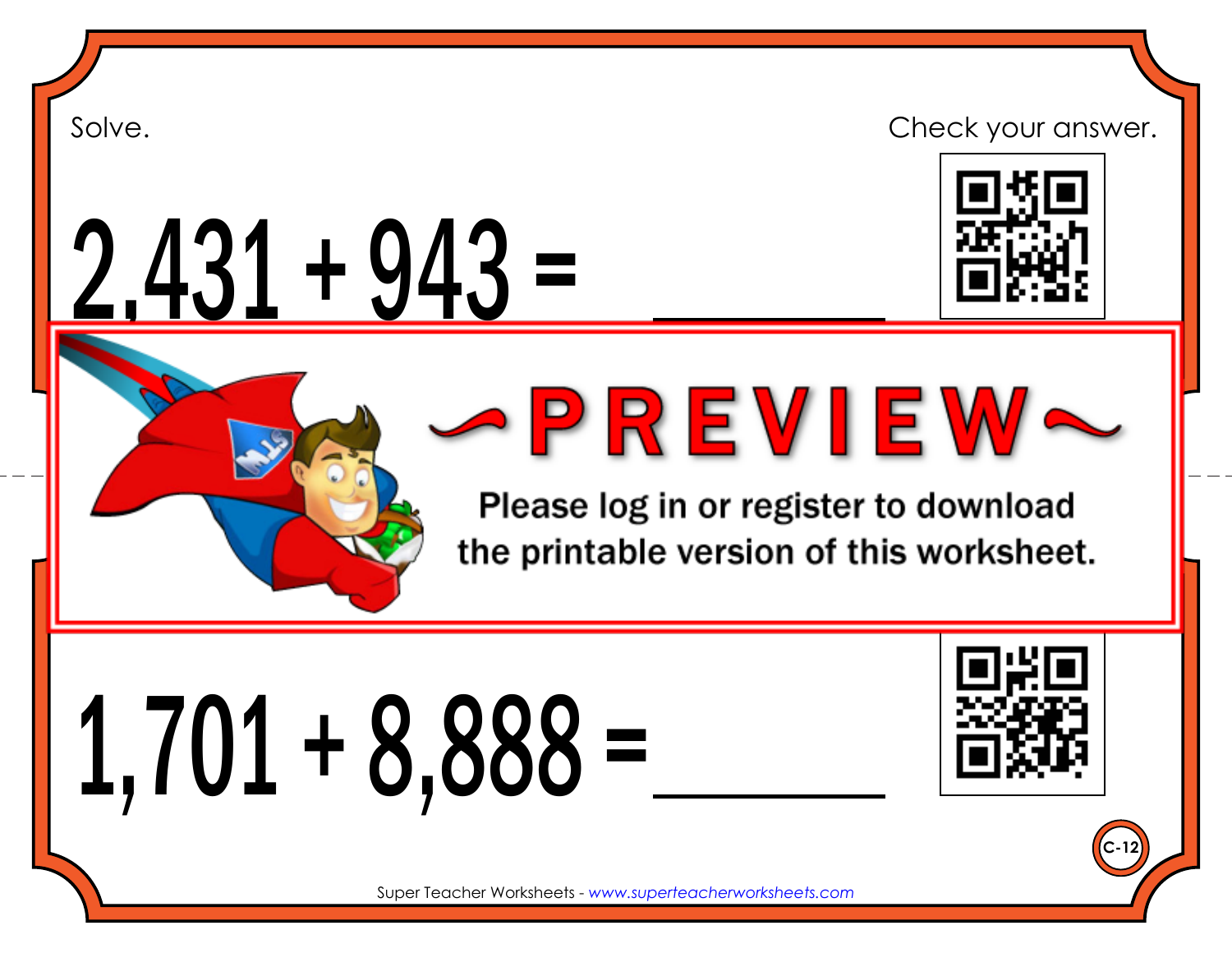## 1,594 + 1,492 =



Super Teacher Worksheets - *www.superteacherworksheets.com*

Please log in or register to download the printable version of this worksheet.

5,003 + 7,844 =



**C-14**

Super Teacher Worksheets - *www.superteacherworksheets.com*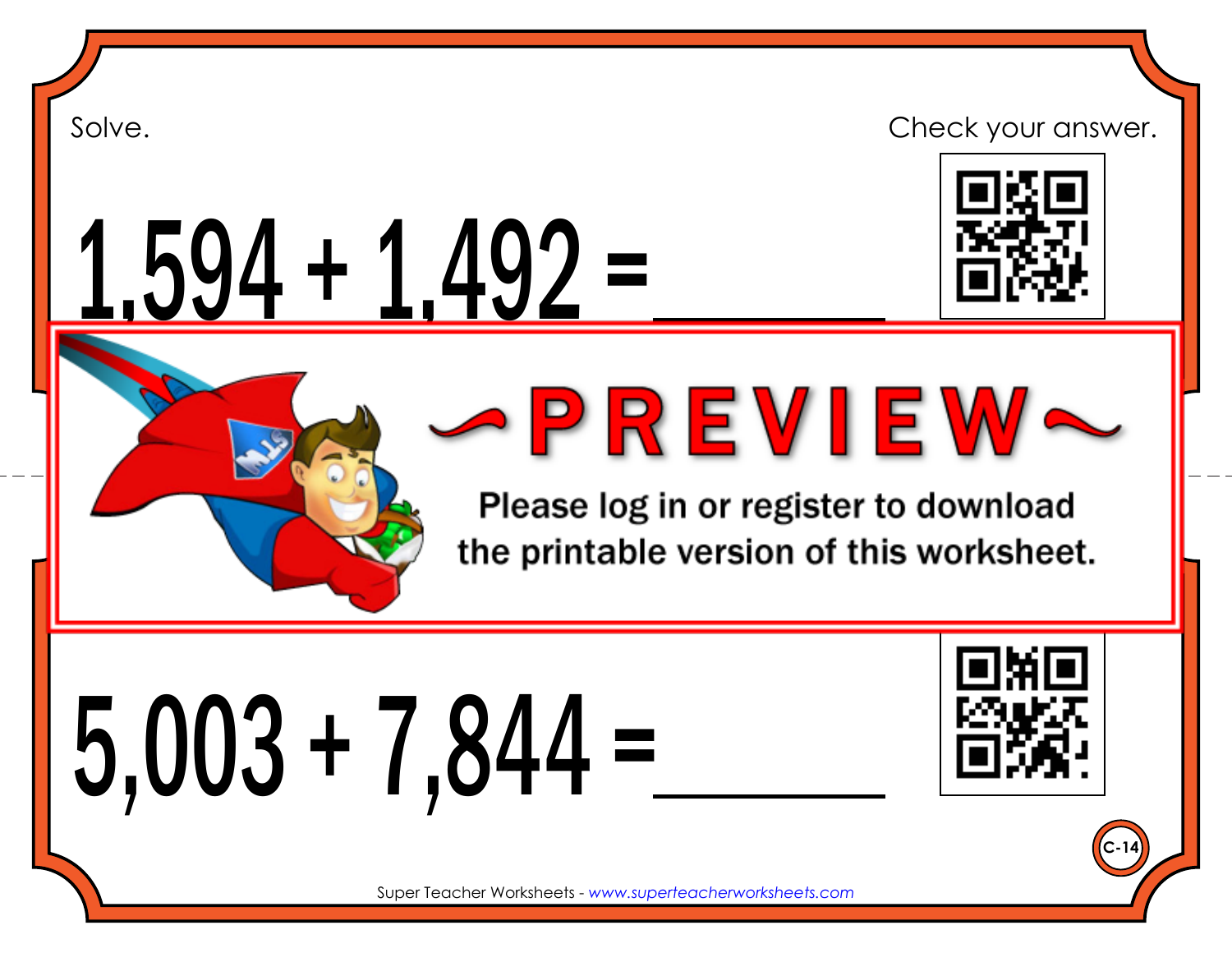3,563 + 9,297 =



Super Teacher Worksheets - *www.superteacherworksheets.com* Please log in or register to download the printable version of this worksheet.

### 1,987 + 8,168 =



**C-16**

Super Teacher Worksheets - *www.superteacherworksheets.com*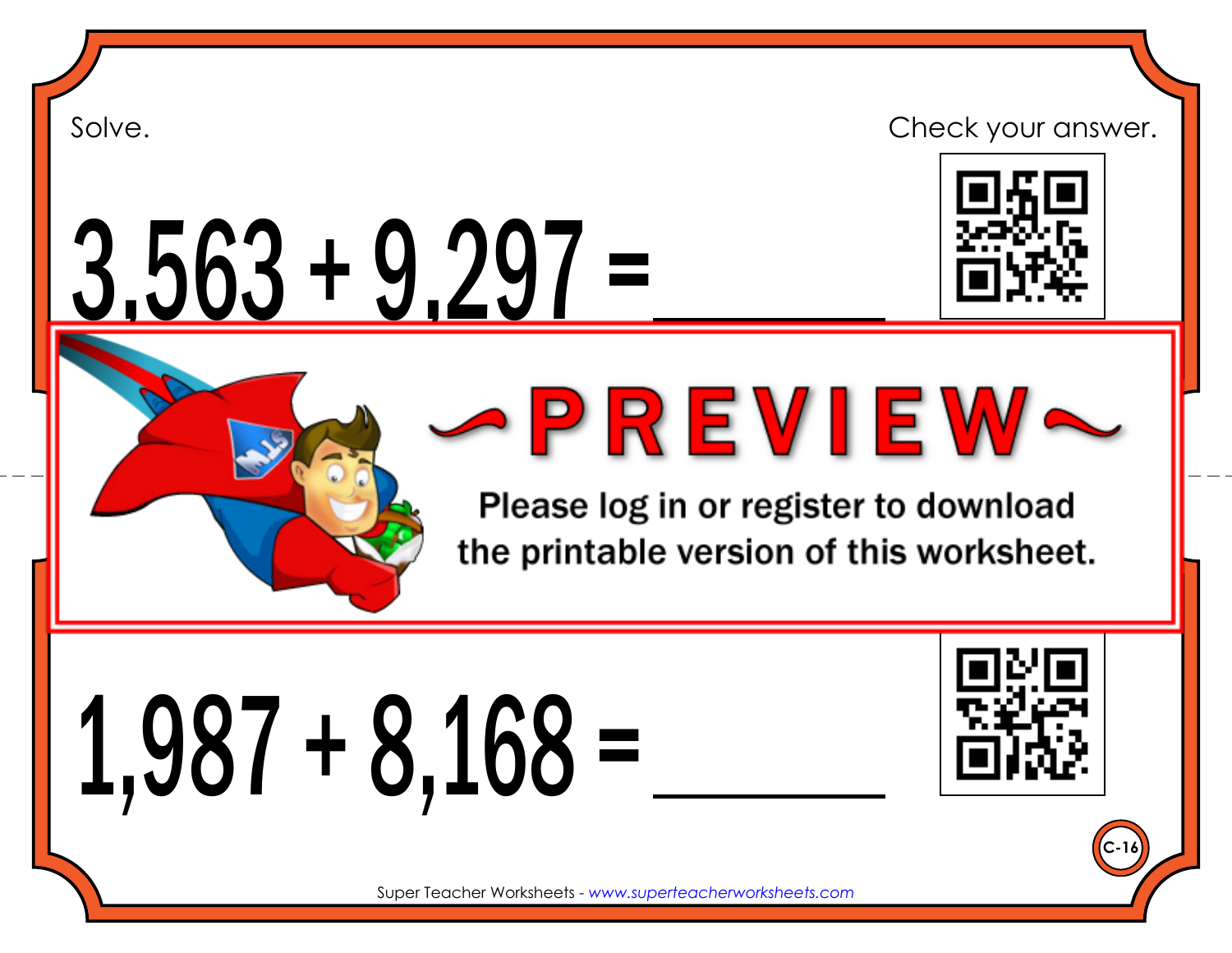

 $2,570 + 6.349 =$ 



Please log in or register to download the printable version of this worksheet.

685 + 8,027 =



**C-18**

Super Teacher Worksheets - *www.superteacherworksheets.com*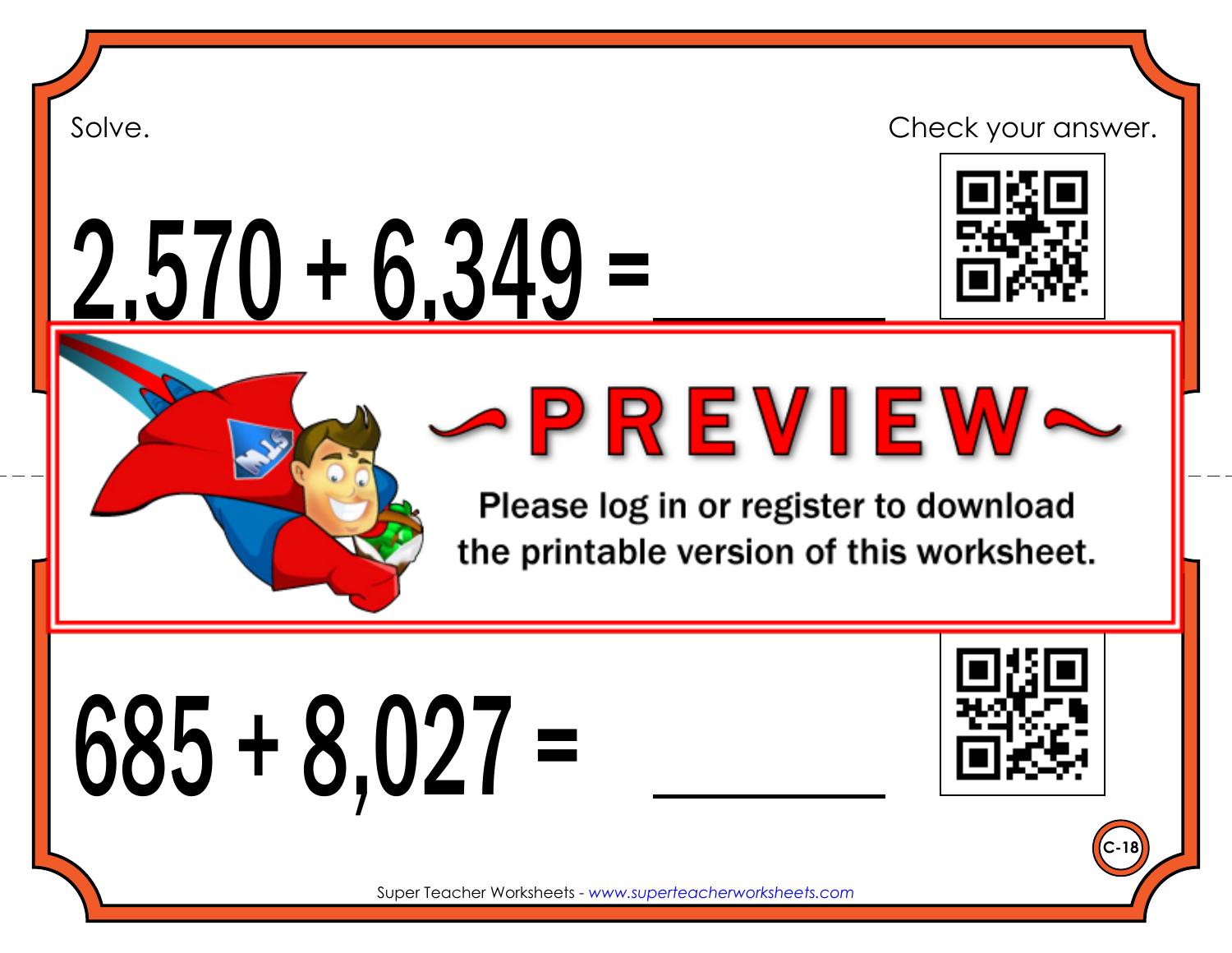1,943 + 7,180 =



Super Teacher Worksheets - *www.superteacherworksheets.com*

Please log in or register to download the printable version of this worksheet.

 $3,856 + 4,000 =$ 



**C-20**

Super Teacher Worksheets - *www.superteacherworksheets.com*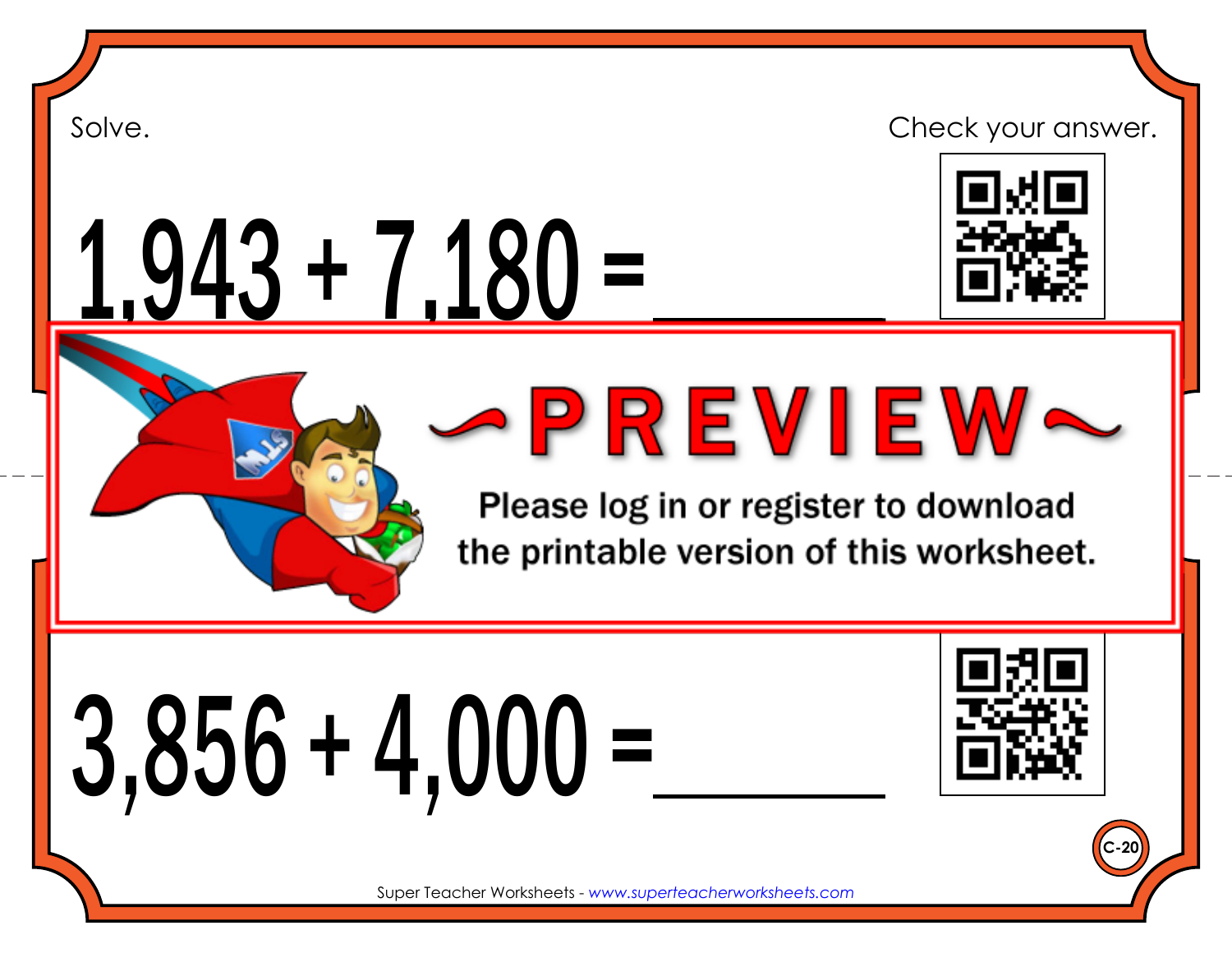5,555 + 3,210=



Super Teacher Worksheets - *www.superteacherworksheets.com*

Please log in or register to download the printable version of this worksheet.

6,281 + 9,539 =



**C-22**

Super Teacher Worksheets - *www.superteacherworksheets.com*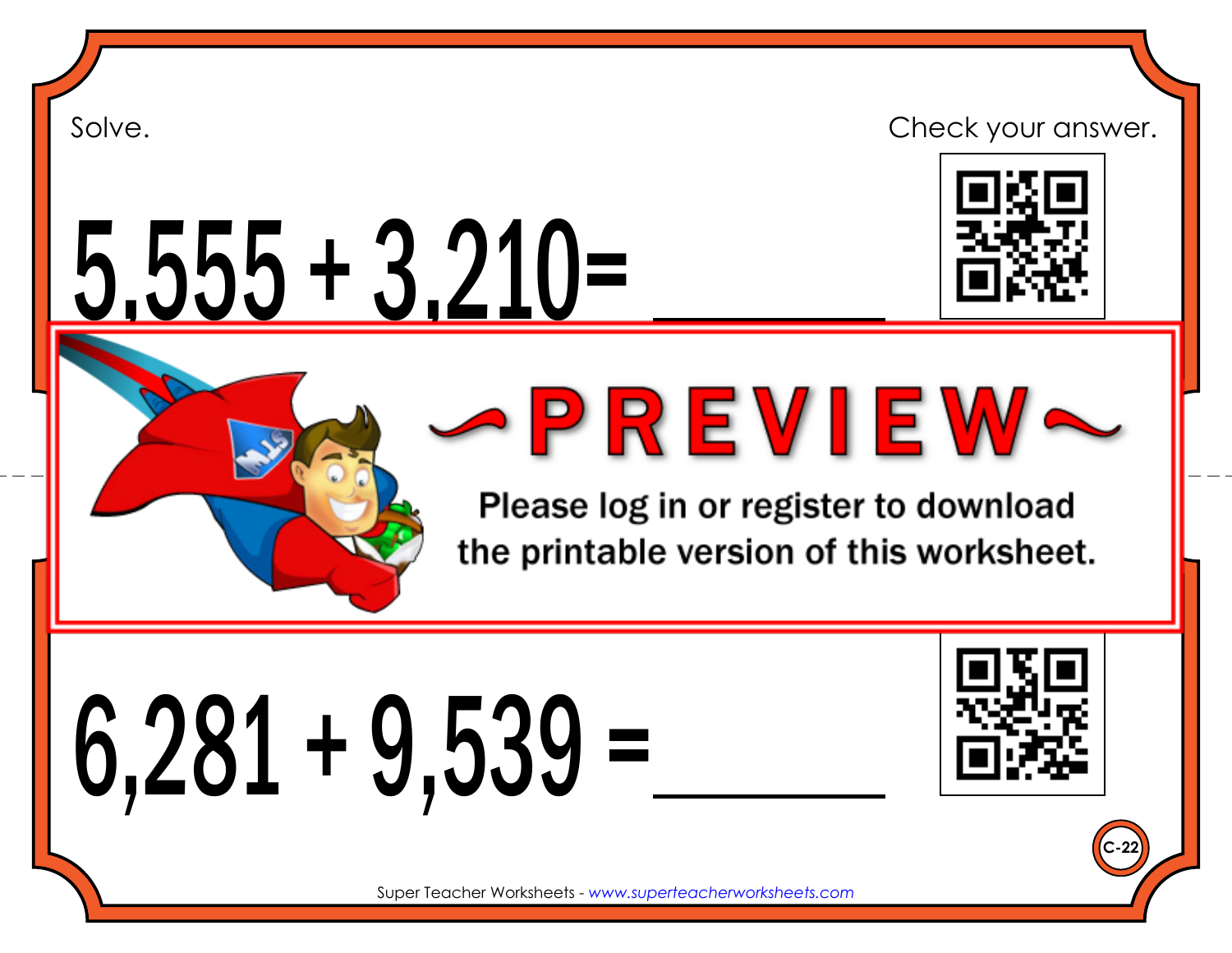3,812 + 3,812 =



Super Teacher Worksheets - *www.superteacherworksheets.com*

Please log in or register to download the printable version of this worksheet.

## 4,905 + 3,008 =



**C-24**

Super Teacher Worksheets - *www.superteacherworksheets.com*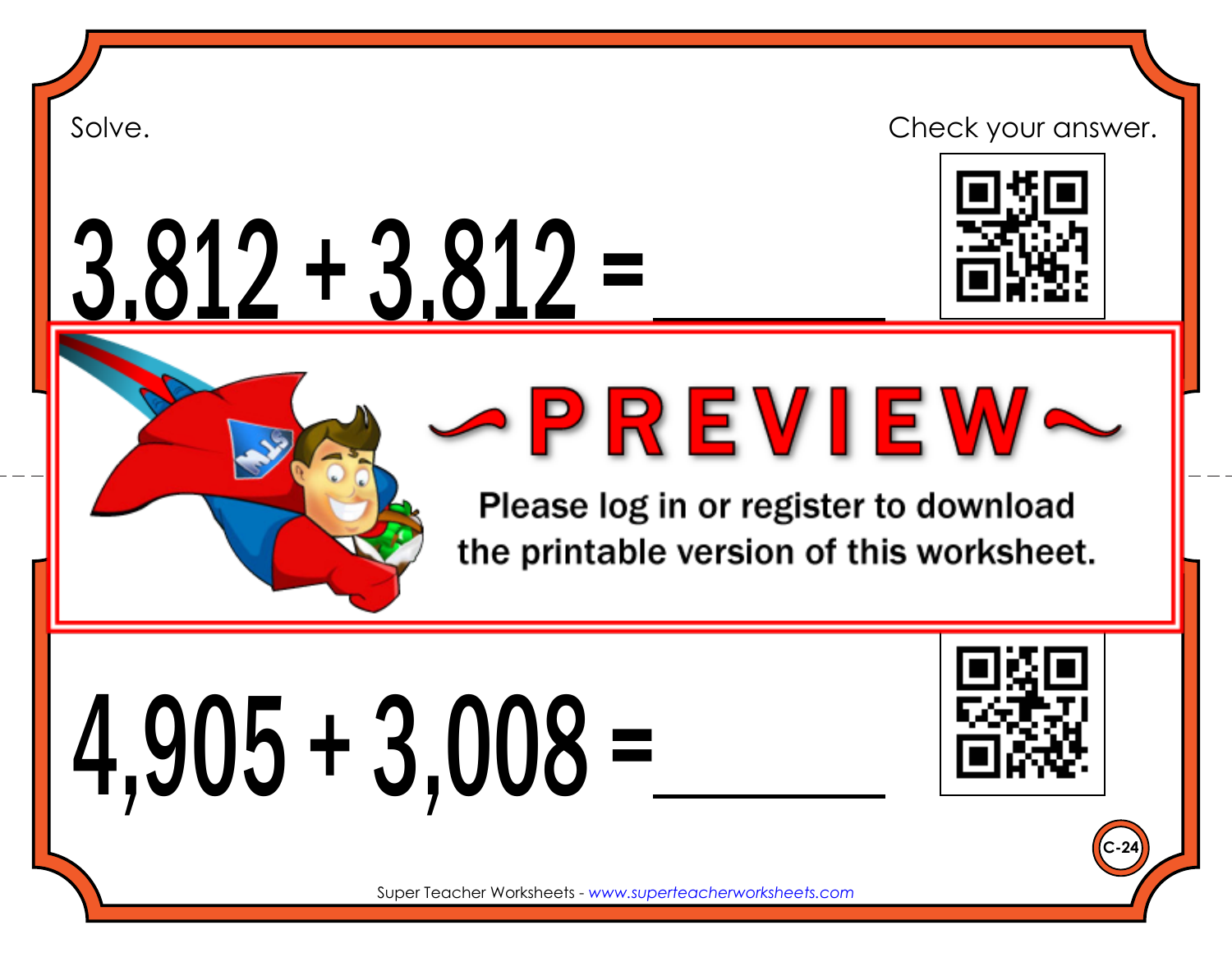8,611 + 1,168 =



Please log in or register to download the printable version of this worksheet.

Super Teacher Worksheets - *www.superteacherworksheets.com*

3,181 + 7,639 =



**C-26**

Super Teacher Worksheets - *www.superteacherworksheets.com*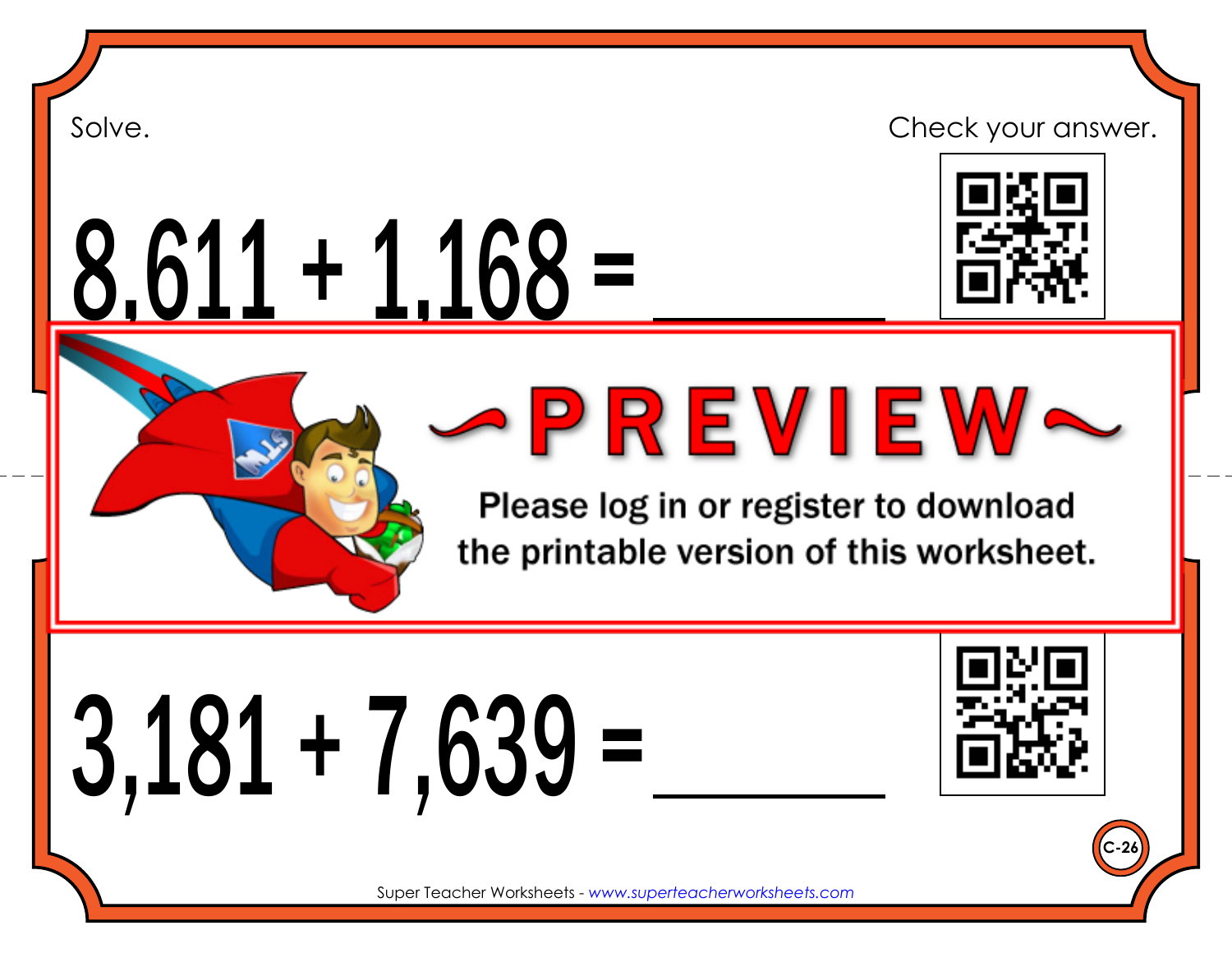$2,658 + 5,543 =$ 



Super Teacher Worksheets - *www.superteacherworksheets.com*

Please log in or register to download the printable version of this worksheet.

2,020 + 7,403 =



**C-28**

Super Teacher Worksheets - *www.superteacherworksheets.com*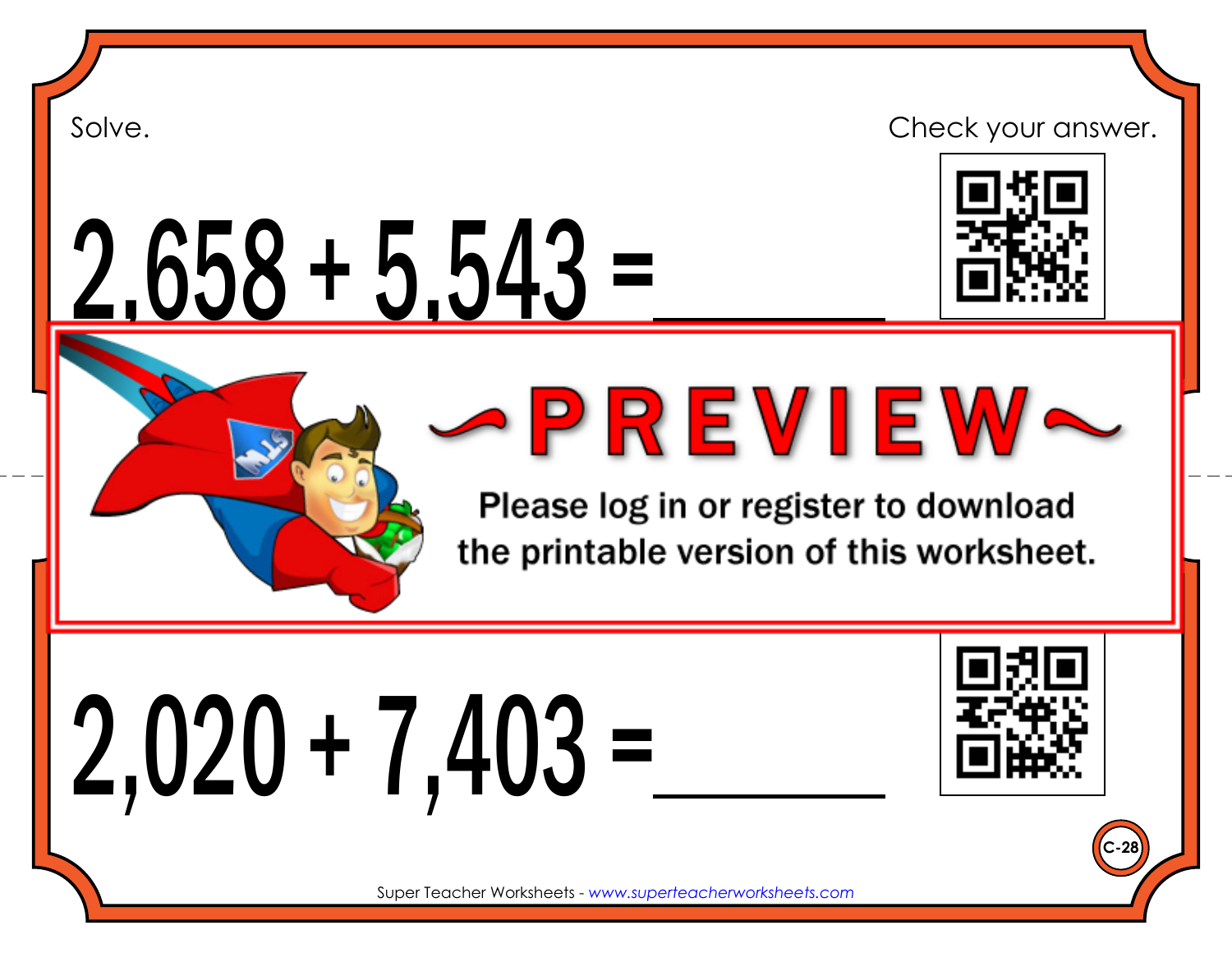## 8,355 + 9,834 =



Super Teacher Worksheets - *www.superteacherworksheets.com*

Please log in or register to download the printable version of this worksheet.

### $6,159 + 7,999 =$



**C-30**

Super Teacher Worksheets - *www.superteacherworksheets.com*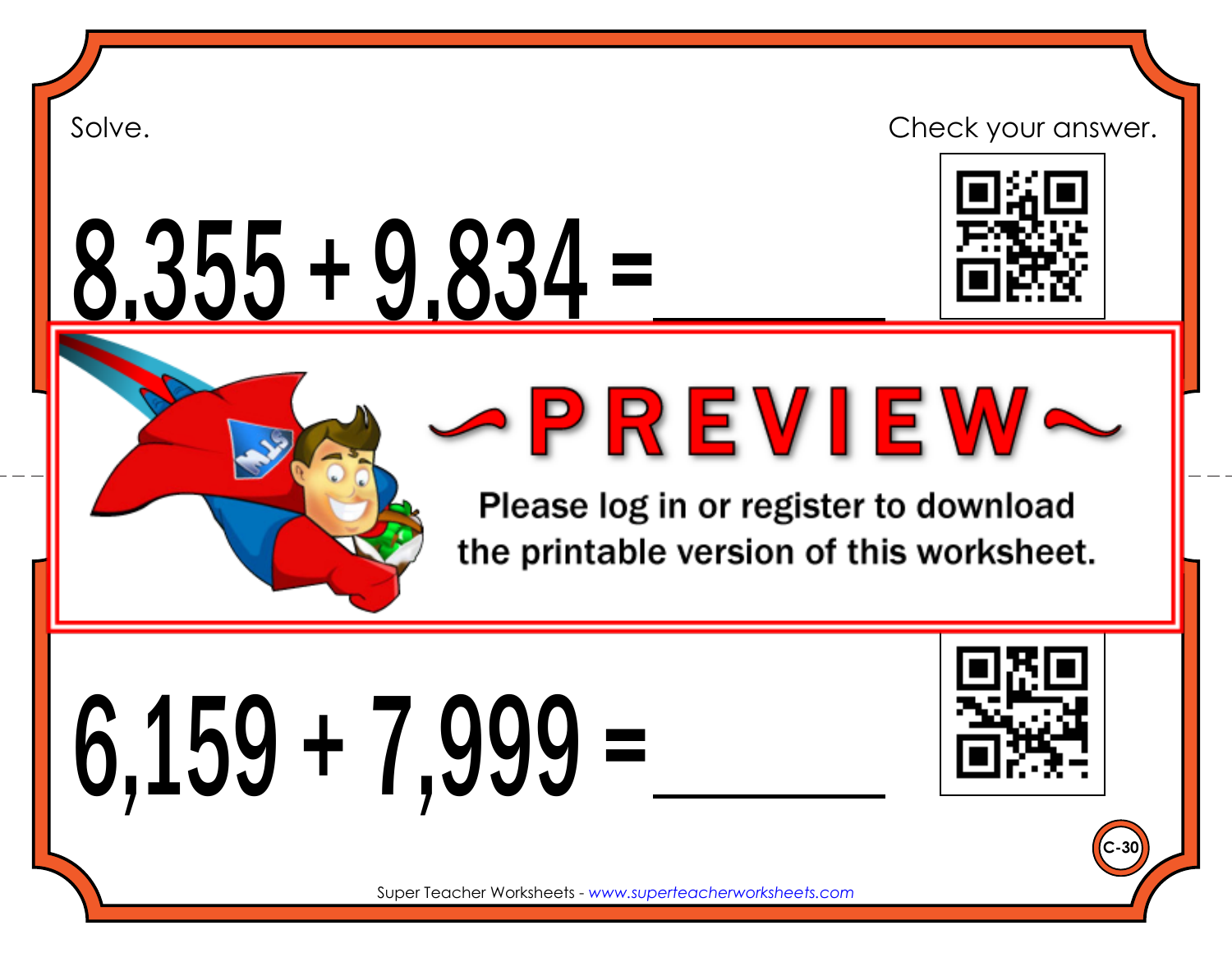